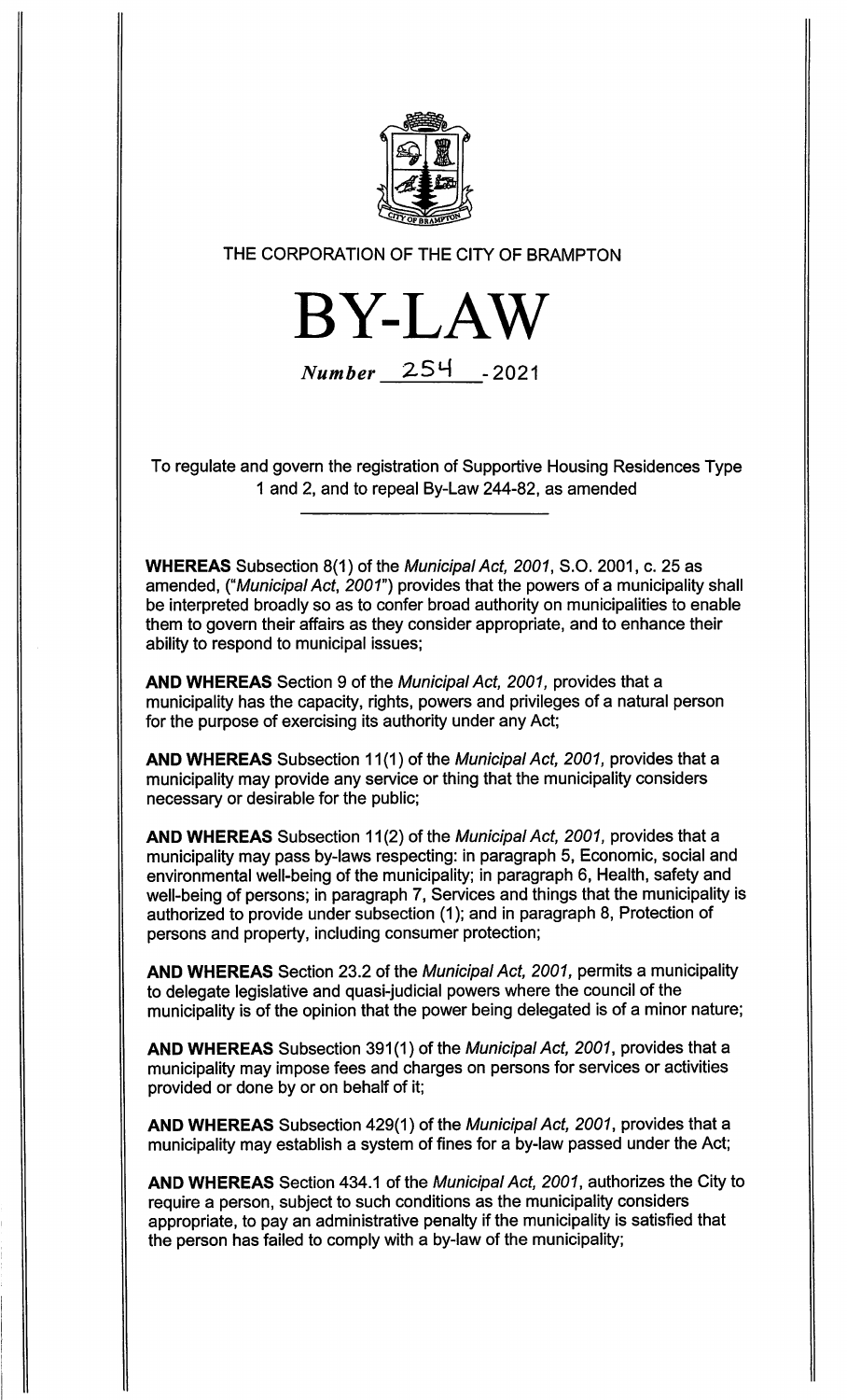AND WHEREAS Subsection 436(1) of the Municipal Act, 2001, provides that a municipality may pass by-laws providing for the entry onto land at any reasonable time for the purpose of carrying out an inspection to determine compliance with a by-law;

AND WHEREAS Section 444 of the Municipal Act, 2001, provides that a municipality may make an order to require a Person to discontinue contravening a by-law and to do the work required to correct the contravention;

AND WHEREAS The Council of the Corporation of the City of Brampton considers it desirable and necessary to regulate and govern the registration of Supportive Housing Residence Types 1 and 2 businesses;

NOW THEREFORE the Council of The Corporation of the City of Brampton ENACTS AS FOLLOWS:

## PART I - ADMINISTRATION

- 1. This By-law shall be administered and enforced by the Commissioner of Planning, Building and Economic Development and by the Commissioner of Legislative Services.
- 2. This By-law may be referred to as the "Supportive Housing Residences Registration By-law".

#### PART II - DEFINITIONS

3. For the purposes of this By-law:

"City" means The Corporation of the City of Brampton and includes all lands and premises within its territorial limits;

"Commissioner" shall mean the Commissioner of Planning, Building and Economic Development and/or the Commissioner of Legislative Services for the City of Brampton or such person as they may designate to carry out their duties under this By-law;

"Municipal Law Enforcement Officer" includes all by-law officers who are employed for the City.

"Person" includes an individual person, corporation, partnership or limited partnership;

"Supportive Housing Residence Type 1" shall mean a single dwelling unit in a residential dwelling of any kind that is licensed, approved or funded under Province of Ontario or Government of Canada legislation, for the accommodation of 3 to 10 residents, exclusive of staff, that provides a group living arrangement under responsible supervision. A Supportive Housing Residence Type 1 shall not include a Supportive Housing Residence Type 2 or have any correctional purpose;

"Supportive Housing Residence Type 2" shall mean a single dwelling unit that is licensed, approved or funded under Province of Ontario or Government of Canada legislation, for the accommodation of 3 to 10 residents, exclusive of staff, that provides housing and rehabilitation for persons on probation, parole, early or re-release, or any other form of executive, judicial or administrative release from a penal institution. A Supportive Housing Residence Type 2 shall not include a Supportive Housing Residence Type 1.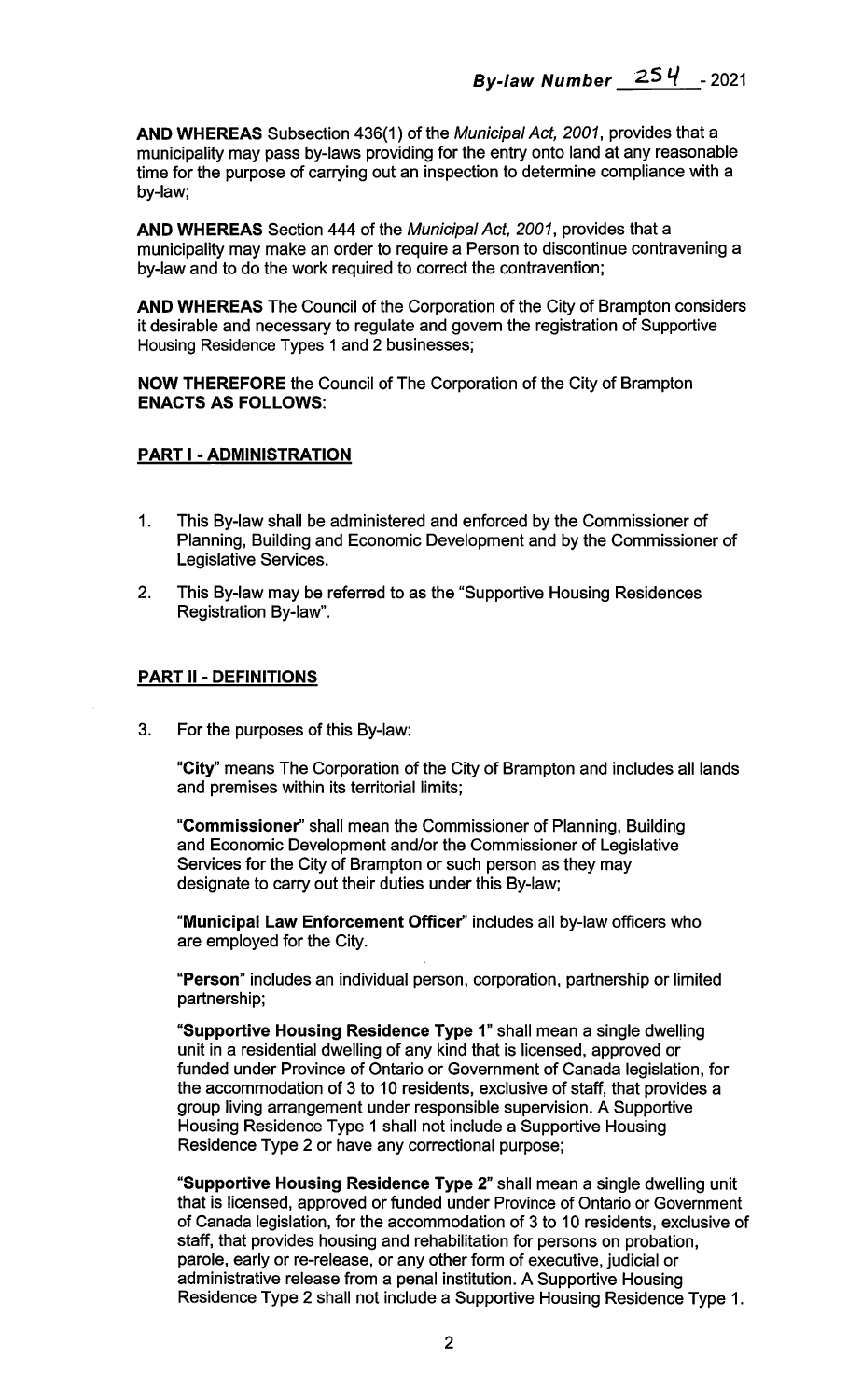## PART III - REGISTRATION REQUIREMENTS

- 4. No Person shall own or operate a Supportive Housing Residence Type 1 or Supportive Housing Residence Type 2 that is not registered in accordance with the provisions of this By-law.
- 5. Every Person owning or operating a Supportive Housing Residence Type 1 or Supportive Housing Residence Type 2 shall register it with the Commissioner of Planning, Building and Economic Development prior to, or no later than thirty (30) days after, taking possession thereof, or commencing operation therein, as the case may be.
- 6. The Person seeking to register a Supportive Housing Residence and Policy Planning staff are encouraged to meet with and inform the area Ward Councillors about the proposed Supportive Housing Residence Type 1 or Supportive Housing Residence Type 2.
- 7. A Person seeking to register, or renew the registration of, a Supportive Housing Residence Type 1 or Supportive Housing Residence Type 2 shall use the application forms authorized by the Commissioner and shall provide all of the information required by such forms.
- 8. Every Person owning or operating a Supportive Housing Residence Type 1 or Supportive Housing Residence Type 2 registered under this By-law shall renew the registration on an annual basis, in accordance with the provisions as set out in Schedule B.
- 9. A Person shall not be entitled to renew the registration of a Supportive Housing Residence Type 1 or a Supportive Housing Residence Type 2 unless the Supportive Housing Residence has been and remains registered for the calendar year in which the application for the renewal of registration is made.
- 10. Registration pursuant to this By-law neither confirms or relieves any Person from compliance with all applicable law including any other licensing requirement under any other federal, provincial, or the City's Zoning By-law.

## PART IV — REGISTRATION APPLICATION

- 11. Every Supportive Housing Residence Type 1 or Supportive Housing Residence Type 2 registration application shall include:
	- (1) A complete application in the form specified by the Commissioner of Planning, Building and Economic Development;
	- (2) A copy of the licence from the appropriate Provincial Ministry;
	- (3) A copy of the Insurance Certificate in a form approved by the City under the Name of the Supportive Housing Residence;
	- (4) A letter of inspection from the City's Fire & Emergency Services Department stating the Supportive Housing Residence complies with all Fire Regulations;
	- (5) A letter of inspection from the City's Enforcement and By-law Services Department stating that the Supportive Housing Residence complies with all applicable municipal standards;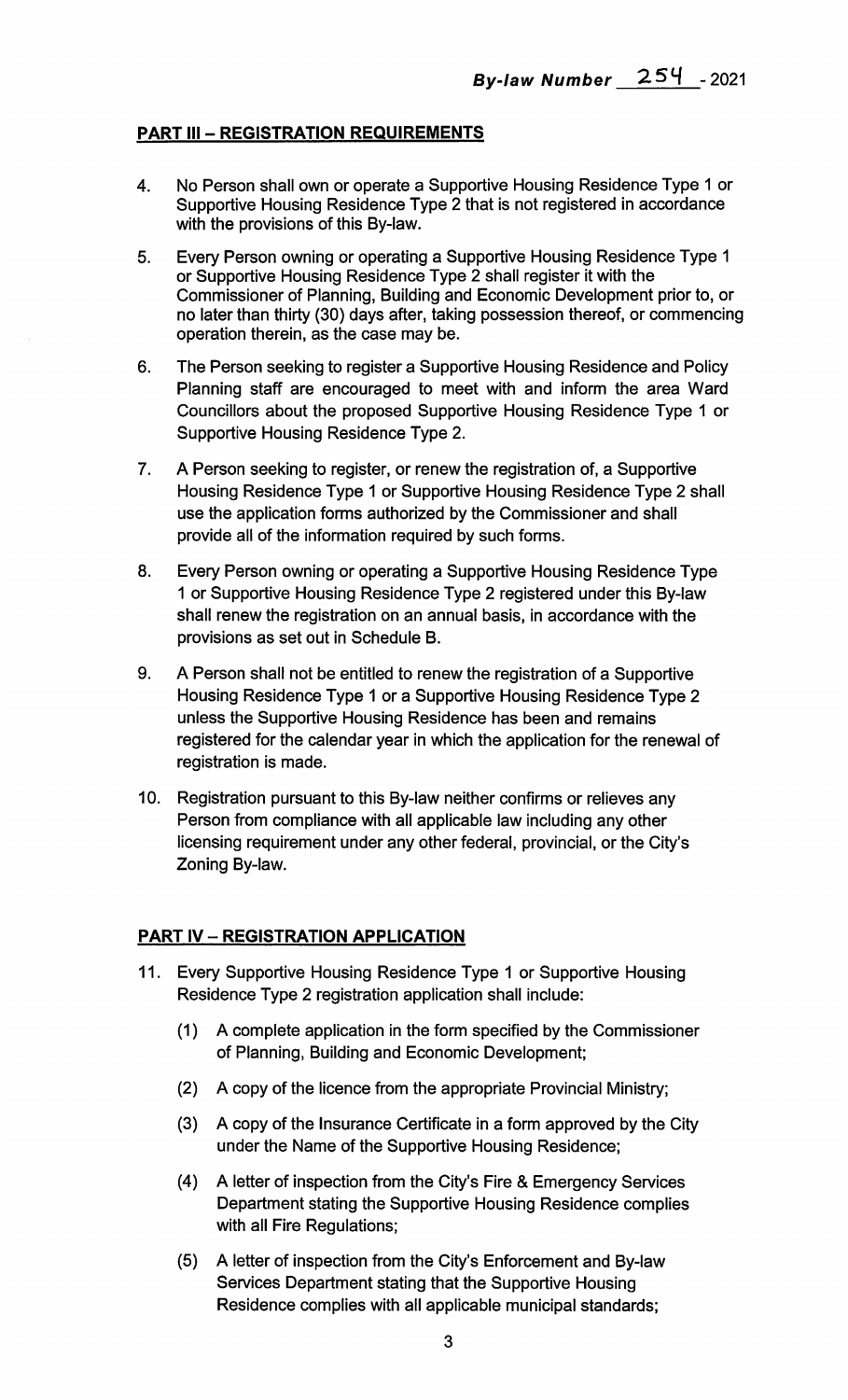- (6) Written confirmation from the City's Building Department that a building permit or change of use is or is not required to operate the Supportive Housing Residence Type 1 or Type 2;
- (7) Each Supportive Housing Residence shall comply with the Ontario Building Code, O. Reg. 332/12 and the Ontario Fire Code, O. Reg. 213/07;
- (8) Payment of a non-refundable registration fee, which includes, where applicable, any unpaid fees for previous calendar years while operating the Supportive Housing Residence business without registration, and any other applicable fees as set out in Schedule A.

## PART V - INSPECTION

- 11. (1) The Municipal Enforcement Officer, may enter on any land and building or structure thereon, at any reasonable time for the purpose of carrying out an inspection to determine whether any one or more of the following are being complied with:
	- (a) the provisions of this By-law;
	- (b) an order made under this By-law; or
	- (c) an order made under section 431 of the Municipal Act, 2001.
	- (2) For the purposes of an inspection under Subsection 11(1) the person carrying out the inspection may do any one or more of the following:
		- (a) require the production for inspection of any goods, articles, books, records and other documents of or relating to any trade, business or occupation registered under this By-law.
		- (b) inspect and remove documents or things relevant to the inspection, including anything listed in Subsection 11(2) (a), for the purpose of making copies or extracts.
		- (c) require information from any Person concerning a matter related to the inspection.
		- (d) alone or in conjunction with a person possessing special or expert knowledge make examinations or take tests, samples or photographs necessary for the purposes of the inspection.
	- No Person shall obstruct or hinder or cause to be obstructed or hindered the conduct of an inspection under Subsection 11(1). (3)
	- (4) Upon request of the Municipal Law Enforcement Officer, the owner or operator of the Supportive Housing Residence shall produce any other requested documents forthwith.

## PART VI - ORDER TO COMPLY

- 12. (1) Where the Municipal Law Enforcement Officer believes that a contravention of this By-law has occurred they may issue:
	- (a) an order to discontinue the contravening activity;
	- (b) an order to correct the contravention; or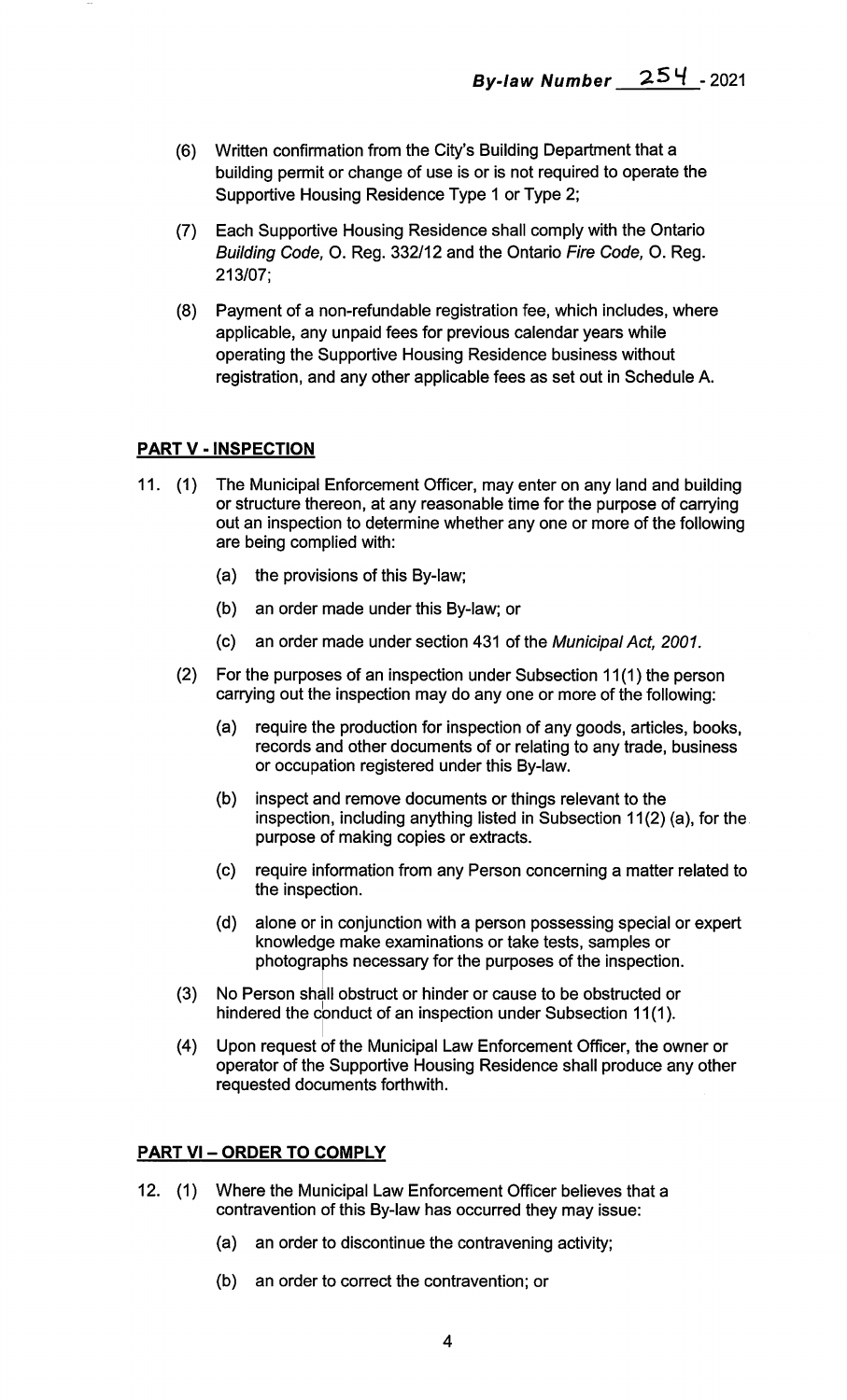- (c) an order to discontinue the contravening activity and correct the contravention.
- (2) The orders contemplated in Subsection 12(1) shall set out:
	- (a) the name of the Person who is believed to have contravened this By-law and the municipal address or the legal description of the land to which the contravention applies;
	- (b) reasonable particulars of the contravention;
	- (c) the date by which there must be compliance with the order;
	- (d) if applicable, the work to be done and the date by which the work must be done; and,
	- (e) if applicable, a statement that the City may have the work done at the expense of the owner of the Supportive Housing Residence if the work is not done in compliance with the order.
- (3) An order issued under this By-law may be served personally or served by mail to the last known address of the Person and such other persons affected by it as determined by the Municipal Law Enforcement Officer and a copy of the order may be posted on any property to which the contravention applies.
- (4) If an order is served by registered mail, the service shall be deemed to have been made five (5) days after mailing.
- (5) Where service cannot be carried out in accordance with subsection 12 (3), the Inspector may place a placard containing the terms of the order in a conspicuous place on the property to which the contravention applies, and the placing of the placard shall be deemed to be sufficient service of the order on the Person or Persons to whom the order is directed.
- (6) Every Person who fails to comply with an order made under this section is guilty of an offence.

## PART VII — OFFENCES AND PENALTIES

- 13. Every Person who contravenes any provision of this By-law, and every director or officer of a corporation who concurs in such contravention by the corporation, is guilty of an offence and is liable to a fine, and such other penalties, as provided for in the Provincial Offences Act, R.S.O. 1990, c. P.33, as amended (the "Provincial Offences Act') and the Municipal Act, 2001, S.O. 2001, c. 25.
- 14. In addition to Section 13, any Person who is charged with an offence under this By-law by the laying of an information under Part III of the Provincial Offences Act and is found guilty of the offence is liable, pursuant to the fine provisions of the Municipal Act, 2001, to the following fines:
	- (1) the minimum fine for an offence is \$500 and the maximum fine for an offence is \$100,000;
	- (2) in the case of a continuing offence, for each day or part of a day that the offence continues the minimum fine shall be \$500 and the maximum fine shall be \$10,000, and the total of all daily fines for the offence is not limited to \$100,000;
	- (3) in the case of a multiple offence, for each offence included in the multiple offence the minimum fine shall be \$500 and the maximum fine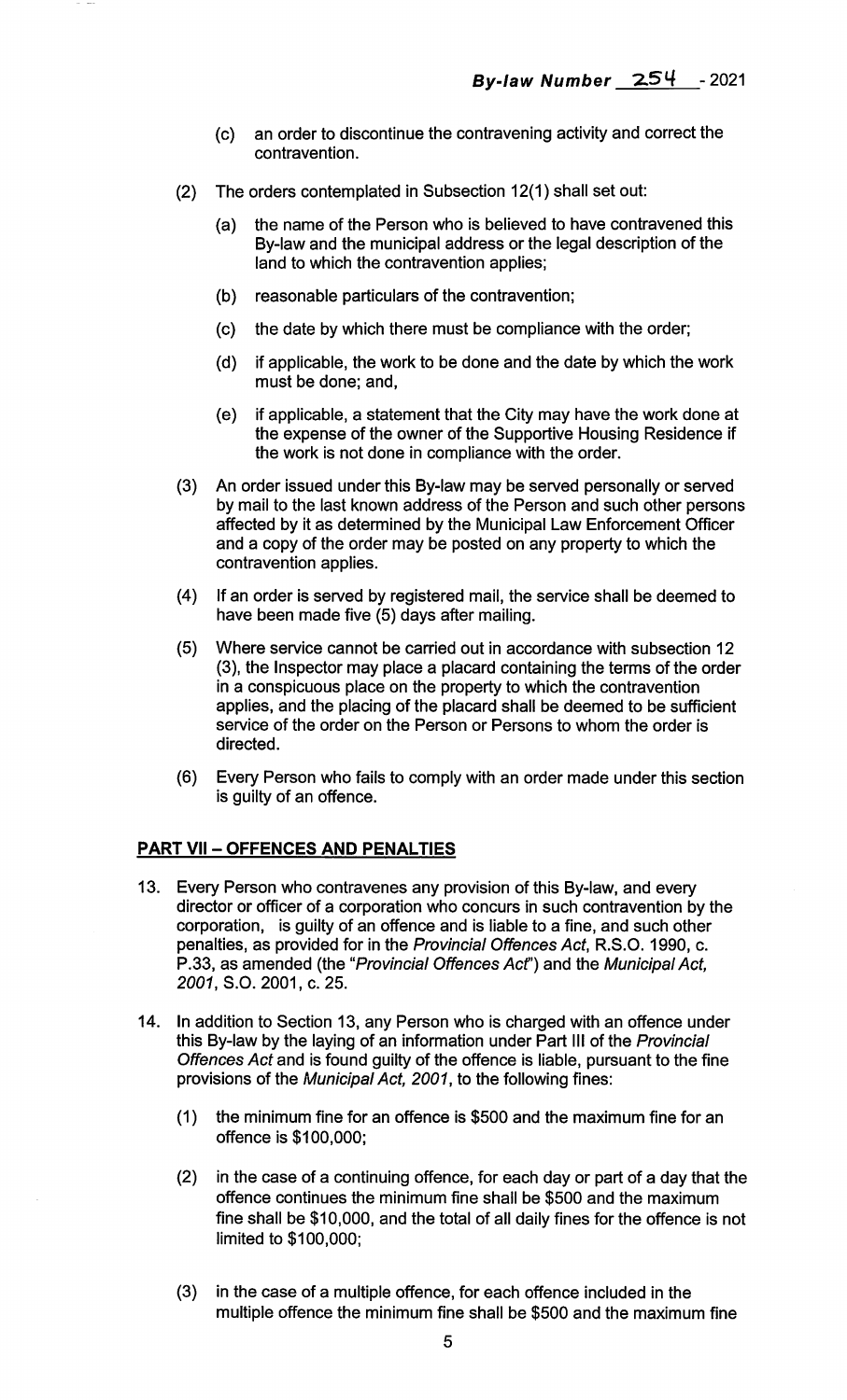shall be \$10,000 and the total of all fines for each included offence is not limited to \$100,000.

- 15. In addition to the fine provisions in Subsections 14(1) to 14(3), if a Person is convicted of an offence under this By-law, any economic advantage or gain obtained by the Person from operating a business without registration may be considered an aggravating factor for sentencing purposes which may attract a special fine, which shall be equal to or greater than the economic advantage or gain obtained by the Person from operating the business without registration.
- 16. The maximum amount for a special fine in Section 15 may exceed \$100,000.
- 17. If a Person is convicted of an offence under this By-law, in addition to any other remedy or any penalty imposed, the court in which the conviction has been entered, and any court of competent jurisdiction thereafter, may make an order:
	- (1) prohibiting the continuation or repetition of the offence by the Person convicted; and
	- (2) requiring the Person convicted to correct the contravention in the manner and within the period that the court considers appropriate.
- 18. Where a Person fails to pay any part of a fine for a contravention of this Bylaw and the fine is due and payable under Section 66 of the Provincial Offences Act, including any extension of time to pay the fine provided under that section, the City Treasurer, or the Treasurer's delegate may give the Person a written notice specifying the amount of the fine payable and the final date on which it is payable, which date shall not be less than twenty-one (21) days after the date of the notice.
- 19. If any part of a fine for a contravention of this By-law remains unpaid after the final date specified in the notice provided under Section 18, the outstanding fine is deemed to be unpaid taxes pursuant to Section 351 of the Municipal Act, 2001.
- 20. Administrative Penalties (Non-Parking) By-law 218-2019, as amended, applies to this By-law. Every Person who contravenes a provision of this Bylaw designated in Schedule A of the Administrative Penalties (Non-Parking) By-law 218-2019, shall upon issuance of a Penalty Notice be and is liable to pay to the City of Brampton an administrative penalty in the amount set out in the Administrative Penalties (Non-Parking) By-law 218-2019.
- 21. Every Person who carry on the Supportive Housing Residence Type 1 or Supportive Housing Residence Type 2 business without registration shall be liable to a late registration/renewal fee set out in Schedule A.
- 22. The provisions of this By-law may be enforced by a Municipal Law Enforcement Officer for the administration and enforcement of this By-law.

#### PART VIII - TITLE, INTERPRETATION AND SEVERABIILTY

- 23. (1) Wherever a word is used in this By-law with its first letter capitalized, the term is being used as it is defined in this By-law. Where any word appears in ordinary case, the commonly applied English language meaning is intended.
	- (2) Wherever a word defined in this By-law is used in the form of a noun, verb, adverb or adjective, it shall be interpreted as having a corresponding defined meaning even if it is in ordinary case.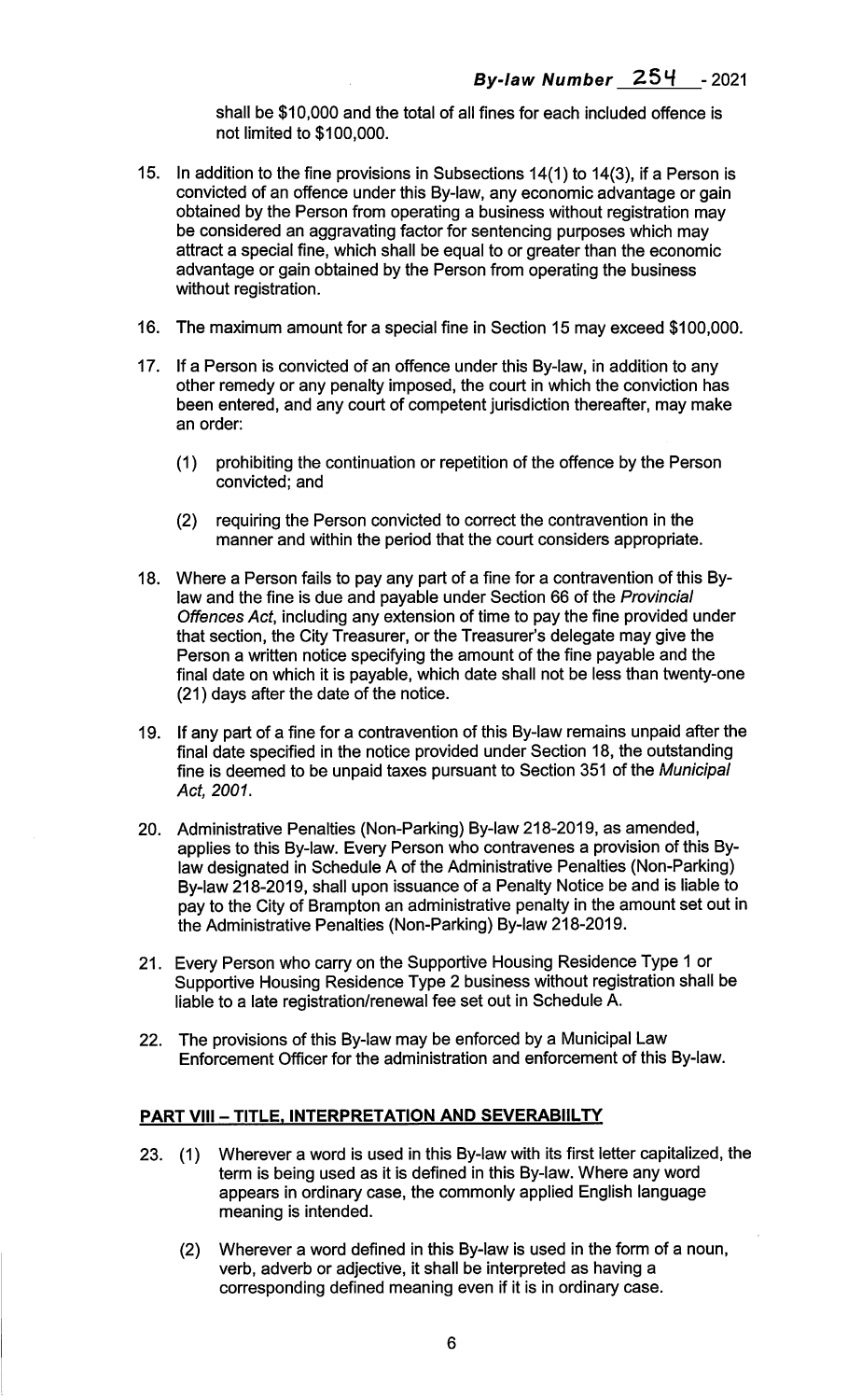- (3) All words importing the singular shall include the plural, and words imparting the masculine gender shall include the feminine, and the converse of the foregoing also applies, unless the context of the By-law requires otherwise.
- 24. In the event of a conflict between any of the general provisions of this By-law and any provisions set out in the Schedule attached to this By-law, the provisions of the Schedule shall prevail.
- 25. If a court of competent jurisdiction declares any provision or part of a provision of this By-law to be invalid or to be of no force and effect, it is the intention of Council in enacting this By-law that the remainder of this By-law shall continue in force and be applied and enforced in accordance with its terms to the fullest extent possible according to law.

## PART IX - REPEAL

26. By-law 244-82, as amended, is hereby repealed.

## PART X - EFFECTIVE DATE

27. This By-law comes into effect on the date of its passing.

ENACTED and PASSED this 24<sup>th</sup> day of November, 2021.



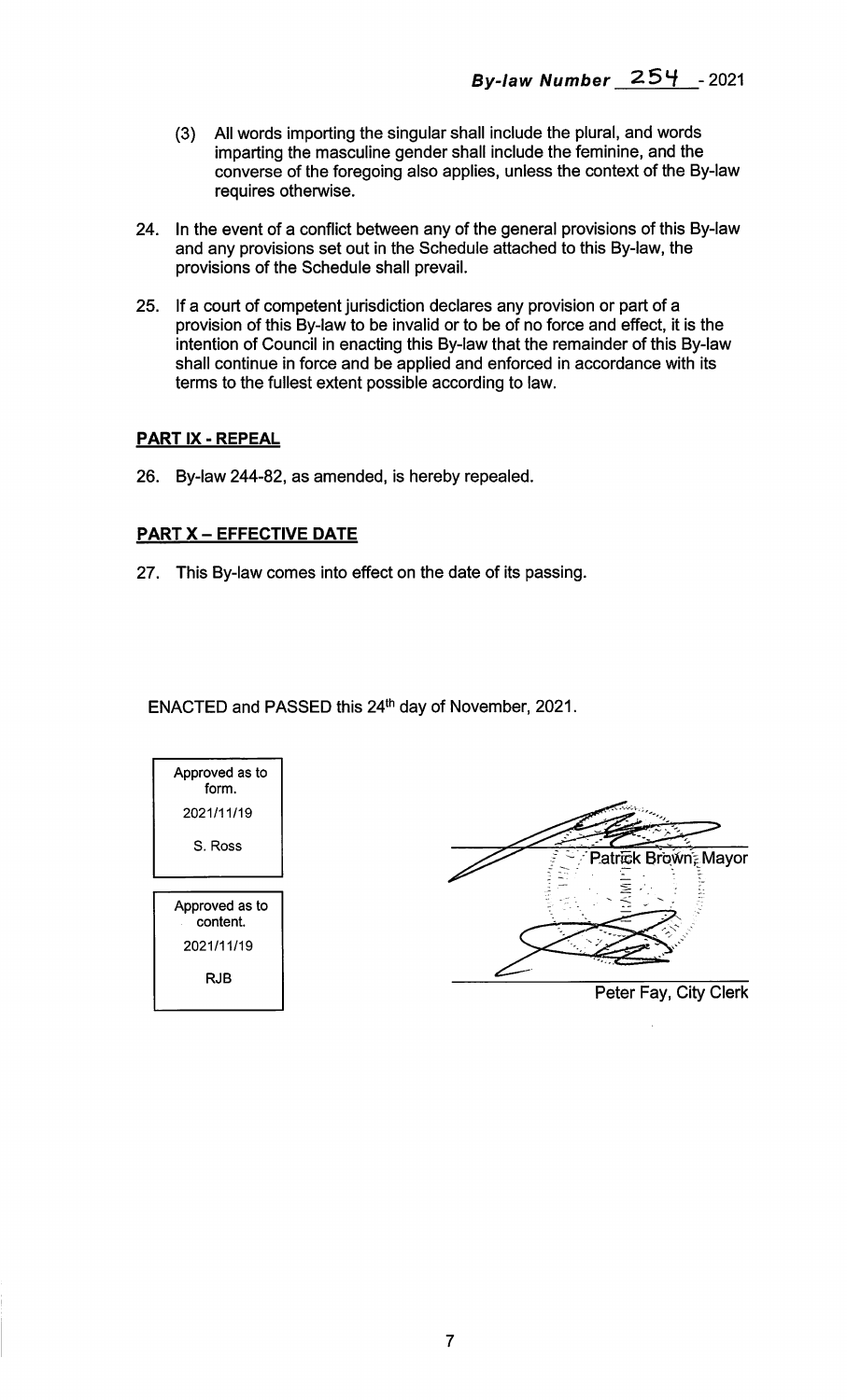$\hat{\mathcal{A}}$ 

# SCHEDULE "A"

 $\hat{\mathcal{A}}$ 

## FEES

| Fee Type                | Fee      | <b>Expiry</b>                      |
|-------------------------|----------|------------------------------------|
| <b>Registration Fee</b> | \$100.00 | December 31 <sup>st</sup> annually |

 $\sim$   $\sim$